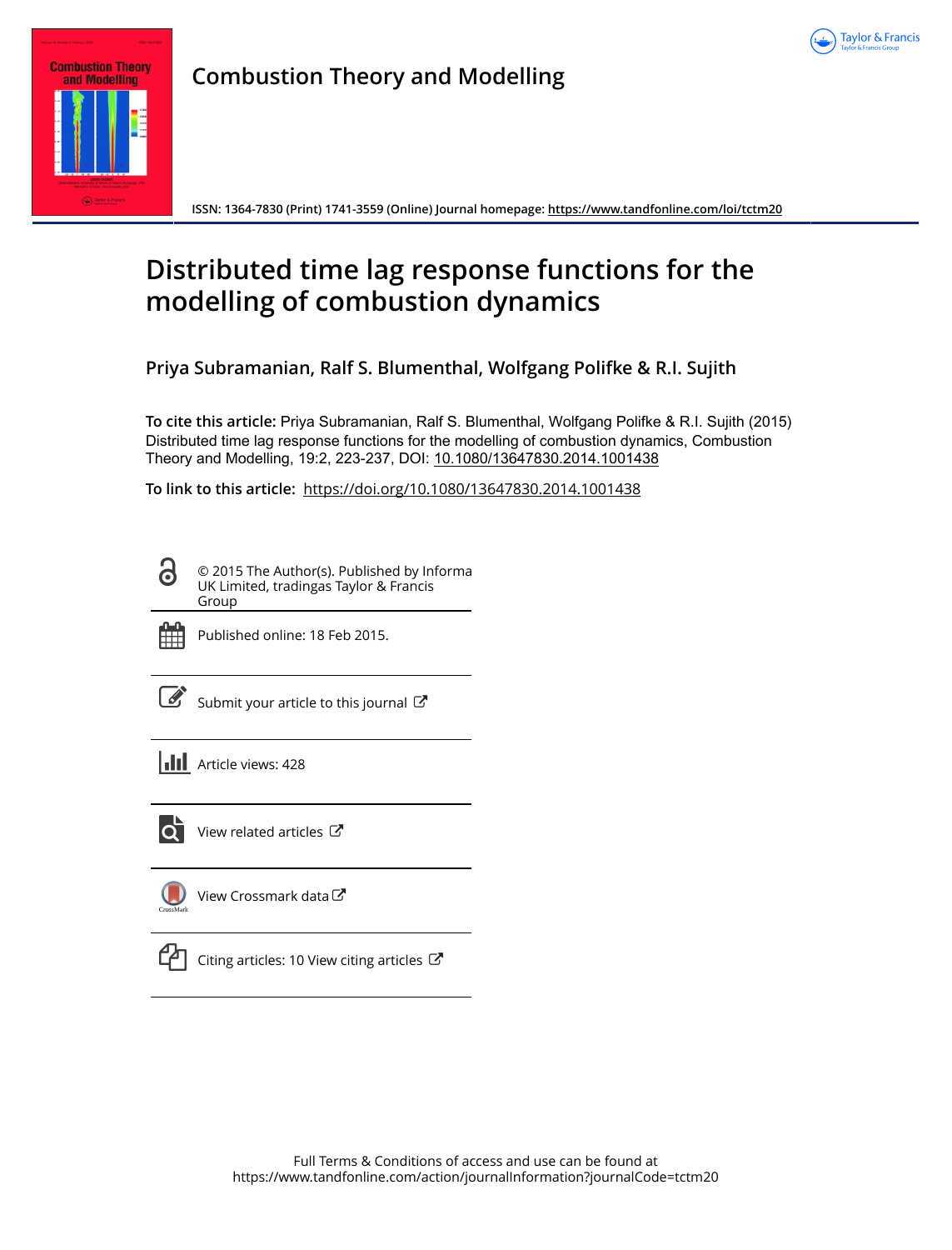<span id="page-1-4"></span><span id="page-1-3"></span>

# **Distributed time lag response functions for the modelling of combustion dynamics**

Priya Subramanian<sup>a[∗](#page-1-1)</sup>, Ralf S. Blumenthal<sup>b,[d](#page-1-3)</sup>, Wolfgang Polifke<sup>b</sup> and R.I. Sujith<sup>c,d</sup>

<span id="page-1-2"></span><span id="page-1-0"></span>*aMax Planck Institute for Dynamics and Self-Organization, D-37077 Gottingen, Germany; ¨ bLehrstuhl fur Thermodynamik, TU M ¨ unchen, D-85748 Garching, Germany; ¨ <sup>c</sup> IIT Madras, Department of Aerospace Engineering, Chennai, 600036, India; dInstitute for Advanced Study, TU Munchen, D-85748 Garching, Germany ¨*

(*Received 6 June 2014; accepted 9 December 2014*)

The present study models a thermoacoustic system in the time domain where, in the limit of small amplitudes, the linear dynamics of a heat source is incorporated in terms of a distributed time lag response function. This approach allows for a description of the heat source that is richer than that in single time lag models such as the wellknown  $n-\tau$  model or modifications thereof. Methods to extract the distributed time lag response function from numerical/experimental frequency response data and to conduct a linear stability analysis for distributed delay differential equations are described in this work. The theory is applied to the test case of experimentally measured frequency response data of a turbulent premixed swirl flame. The use of a distributed time lag response function model for the heat source is shown to contain the entire dynamics of the heat source, as all characteristic timescales of the flame response are inherently reflected in the response function itself. It therefore gives an accurate estimate of the linear stability map in addition to generating valuable insight into the physics behind the transient flame dynamics. In contrast, we show that a single time lag model can only yield correct stability predictions if the unstable eigenfrequency of the system is known *a priori* with good accuracy. We also show that a single time lag model is in general not capable of capturing the transient dynamics of a thermoacoustic system correctly. It is concluded that the linear response of the heat source in a thermoacoustic system should be represented in terms of a distributed time lag response function rather than a single time lag model, with a view to retaining the rich complexity that is available even in such a low-order model for the heat source.

**Keywords:** combustion dynamics; flame response function; distributed time lag; turbulent premixed flame; n-tau model

# **1. Introduction**

<span id="page-1-5"></span>In various industrial applications, stability analysis of thermoacoustic systems plays an important part in the design process. It is beneficial to begin the analysis with linear, loworder models to facilitate an efficient investigation of a broad range of parameters and operating conditions.

Linear stability analysis can be performed in the frequency or the time domain. In both cases, the goal is to determine complex-valued eigenfrequencies of the system, which yield the growth rate and frequency of oscillation. Frequency domain analysis is often performed using a network model approach  $[1-3]$ , where the eigenfrequencies of the characteristic

© 2015 The Author(s). Published by Informa UK Limited, trading as Taylor & Francis Group

This is an Open Access article distributed under the terms of the Creative Commons Attribution License (http://creative commons.org/licenses/by/4.0/), which permits unrestricted use, distribution, and reproduction in any medium, provided the original work is properly cited.

<span id="page-1-1"></span><sup>∗</sup>Corresponding author. Email: [priya.subramanian@ds.mpg.de](mailto:priya.subramanian@ds.mpg.de)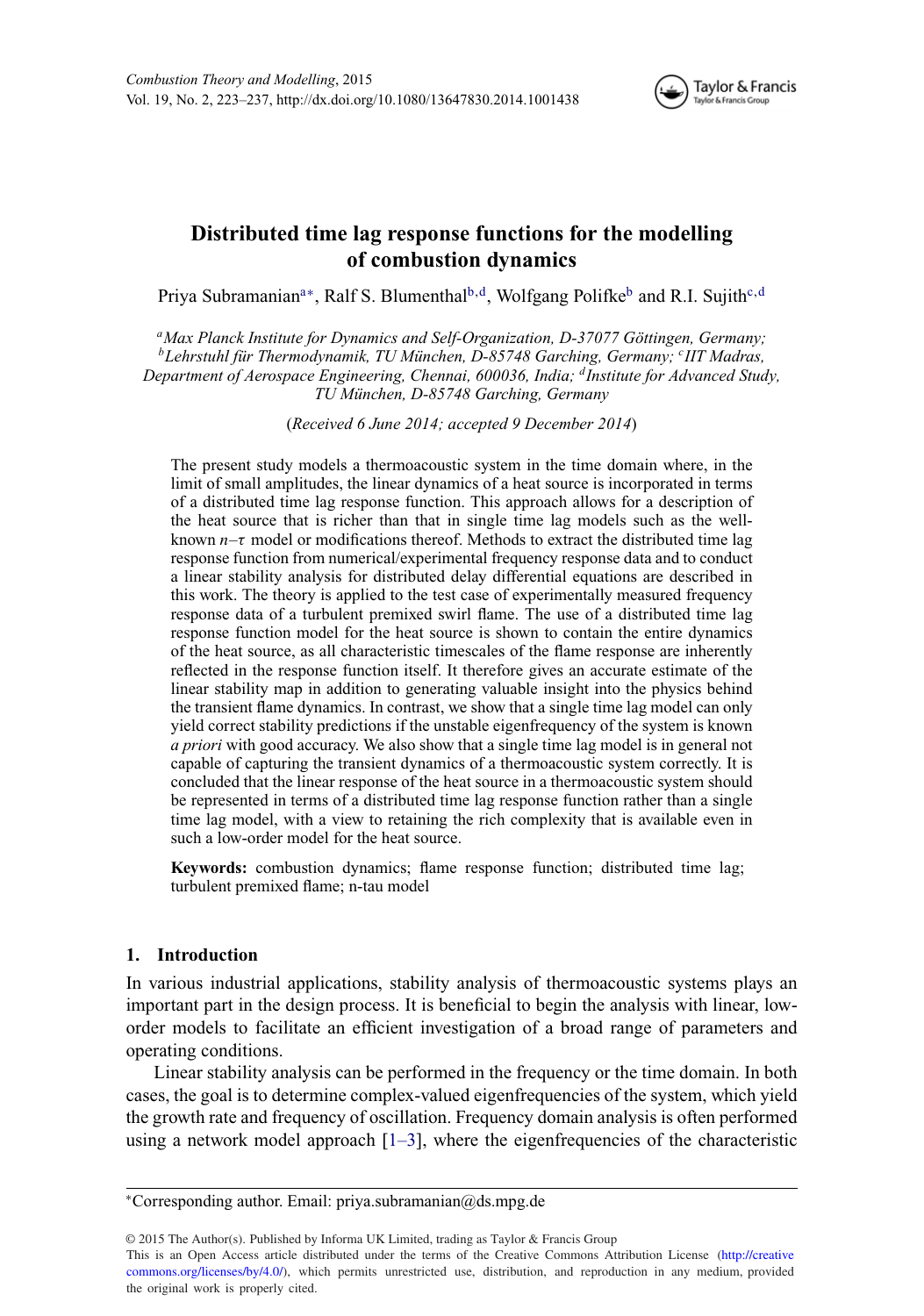equation are determined one at a time using iterative root-finding methods. Time domain analysis overcomes this computational disadvantage by solving an algebraic eigenvalue problem, which immediately yields all eigenfrequencies up to the Nyquist frequency. Examples of linear stability analysis in the time domain applied to thermoacoustics can be found in  $[4-7]$ .

In thermoacoustics, it is well known that flame dynamics is at the core of overall system behaviour. Understanding the constituent processes in a flame response should hence provide valuable insight for further design improvements. Investigation of system dynamics requires a transient analysis in which the multi-modal nature of thermoacoustic systems involving multiple time lags becomes apparent. In this regard, the present study identifies two main shortcomings in low-order modelling approaches as widely used in linear stability analysis.

The first shortcoming is that transient analysis of quantities requiring spatial resolution, such as energy, is not possible in the frequency domain. This is because, in frequency domain, the system is viewed as a collection of black boxes defined by their respective input–output characteristics (scattering behaviour). So far, the same perspective has been adopted in the time domain [\[4–6\]](#page-12-1). A state space model (SSM) is defined for each network element such that their respective scattering behaviour is captured. Combining the SSMs of all elements yields the overall SSM of the system. The states appearing in the SSM need not be physically meaningful, but are merely required to represent the scattering behaviour with a minimum number of states. The SSM is hence of very low order and efficient to solve, but the dynamics can only be traced at the interfaces of the black boxes.

Second, in the time domain analysis of stability, the response characteristics of the heat source are commonly modelled as single time lag (STL) models, such as the well-known  $n-\tau$  model, or variants thereof. These models are designed to capture the well-known timelagged nature of combustion dynamics, but are not able to represent multi-modal dynamics involving a range of time lags or to provide valuable physical insight. Limitations of STL models have been investigated in the frequency domain in [\[8\]](#page-13-0). It was shown that such models are capable of predicting the correct stability bound under specific conditions. However, the predictions are extremely sensitive to inaccuracies in determining the interaction index n and the time lag  $\tau$ , and quantitative predictions of growth rates are hence unreliable. The limitations arising from STL models should be evident – but the number of studies using STL models to describe the flame dynamics demonstrates that the limitations are not always appreciated (for a selection of recent works, see for example [\[9–14\]](#page-13-1)).

STL models may be interpreted as a special case of finite impulse response (IR) functions with a localised response amplified by a factor *n* after a time lag  $\tau$ . In contrast, an IR function may also contain a distribution of responses over an interval of lagged times. We refer to such IR functions as distributed time lag response functions (DTLs).

DTLs are a rich representation of the heat source dynamics and can be interpreted physically. In general, DTLs can originate from analytical, numerical or experimental data. The shape of a DTL can be attributed to the characteristic timescales of the response. From the DTL of a laminar premixed flame, Blumenthal *et al*. [\[15\]](#page-13-2) identify and discuss the flame response to be the result of a superposition of convective and restorative processes. Komarek and Polifke [\[16\]](#page-13-3) study the response behaviour of a turbulent premixed swirl flame by analysing the corresponding DTL. This model for a turbulent premixed flame is employed in the present paper.

In the present study, we address both the shortcomings listed above with a method designed to perform linear stability analysis in the time domain using DTLs. The arguments are presented in six sections: in Section [2,](#page-3-0) we outline an analytical procedure to calculate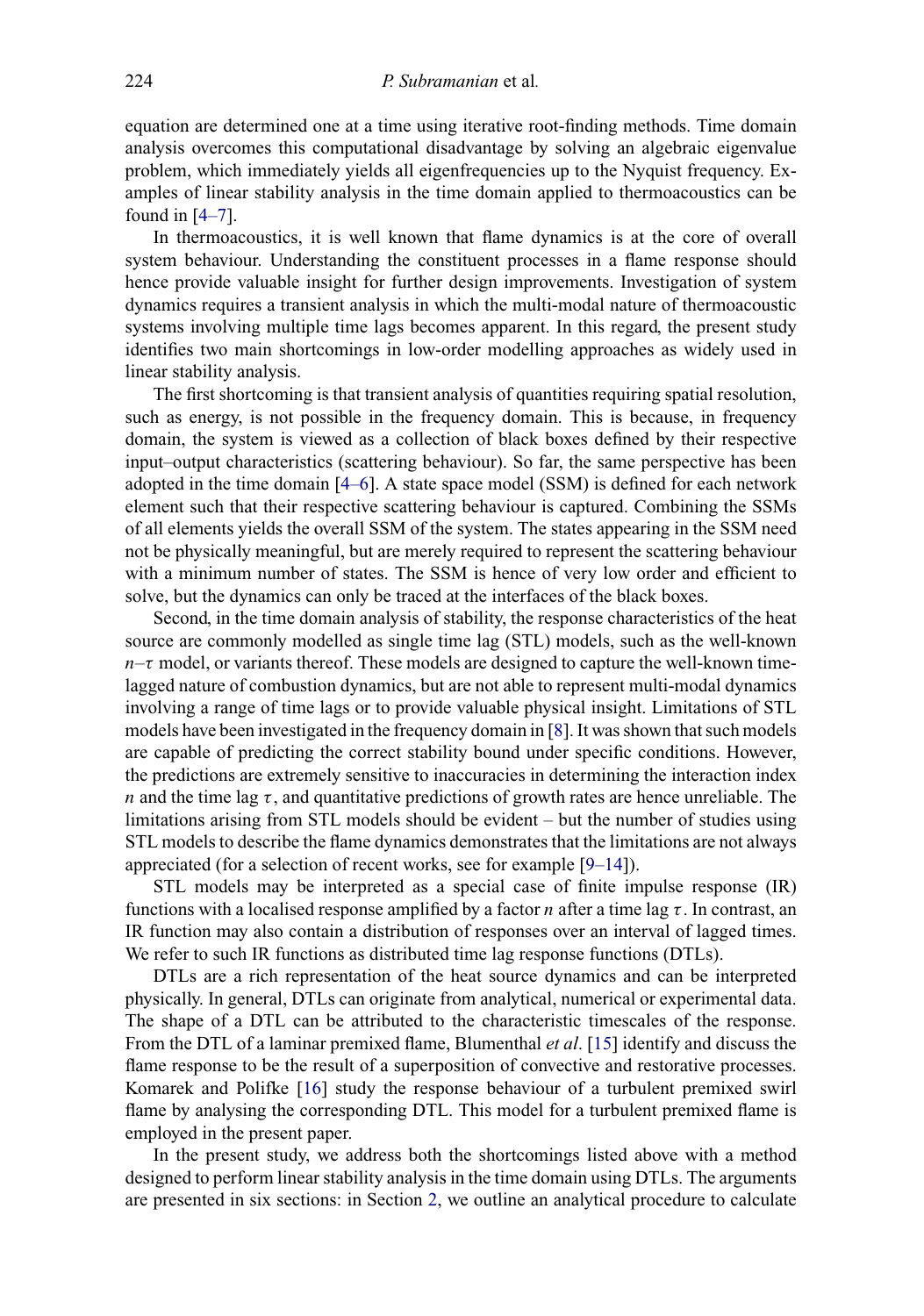the bounds of linear stability for a set of distributed delay differential equations (dDDEs). A time domain description of the flame dynamics is obtained from experimental or numerical frequency response data in Section [3.](#page-4-0) In Sections [4](#page-5-0) and [5,](#page-7-0) we apply the ideas developed in Sections [2](#page-3-0) and [3](#page-4-0) and compute the linear stability map of a turbulent premixed swirl flame enclosed in a duct. The flame response data stems from experiments and the acoustic field is modelled from first principles. Section [6](#page-8-0) contrasts the stability bounds predicted by the STL and DTL models. Also, the transient dynamics of the thermoacoustic system is investigated. It becomes apparent that the heat source dynamics is not meaningfully captured by the STL model. Compared to a DTL model, which fully exploits information on flame dynamics that is readily available in frequency response data, an STL model induces an unnecessary loss of information. We show that the increase in effort in using DTLs as compared to STLs is negligible. It is hence not even necessary to construct an STL model as an intermediate step to capture the flame dynamics. Extensions and limitations of the proposed approach are discussed in Section [7.](#page-11-0)

# **2. Linear stability analysis with DTL models**

<span id="page-3-0"></span>Upon spatial discretisation, modal expansion or finite-element-based techniques, the governing equations of a thermoacoustic system can be brought to state space form as

$$
\mathrm{d}_t\,\boldsymbol{x} = A\,\boldsymbol{x} + \sum_{i=1}^{N_u} B_i\,\boldsymbol{u}_i,\tag{1}
$$

where the state vector x consists of discretised acoustic variables;  $u_i$  represent the inputs to the model (these are fluctuations in heat release rate  $\dot{q}$ , boundary conditions of any sort,  $sink/d$  amping terms, mass injection, body forces, or others);  $d_t$  denotes the derivative with respect to time  $t$ .

Some of the inputs may effectively be represented in the time domain as a convolution of lagged states  $\mathbf{x}(t - \theta)$  with an IR function  $\mathbf{h}(\theta)$ ,  $\mathbf{u}_i = \int_0^\infty \mathbf{h}_i(\theta) \mathbf{x}(t - \theta) d\theta \equiv \mathbf{\tilde{x}}$  (where  $\theta$  represents the history variable). Equation (1) is then recast into

$$
\mathrm{d}_t\,\boldsymbol{x} = A\,\boldsymbol{x} + \sum_{i=1}^{N_\theta} B_i\,\tilde{\boldsymbol{x}} + \sum_{i=N_\theta+1}^{N_u} B_i\,\boldsymbol{u}_i. \tag{2}
$$

The first sum in Equation (2) includes all inputs that possess a frequency-dependency on the states (which we refer to as *coupled inputs*), whereas the second describes all external inputs to the system. As we seek to investigate the linear stability of autonomous systems, external inputs are not accounted for in the following,  $u_i = 0$ . The discretised form of Equation (2) then yields a set of distributed delay differential equations (dDDEs). Its stability can be determined by solving for the roots of the characteristic equation

$$
\det \left[ s \, I - A - \sum_{i=1}^{N_{\theta}} B_i \, F_i(s) \right] = 0, \tag{3}
$$

which is an extension of a classical eigenvalue problem by the terms  $B_i F_i(s)$ . These transcendental terms cause the characteristic equation to have an infinite number of roots for the spectral variable  $s = \lambda \pm j\omega$ . s is a complex-valued frequency with growth rate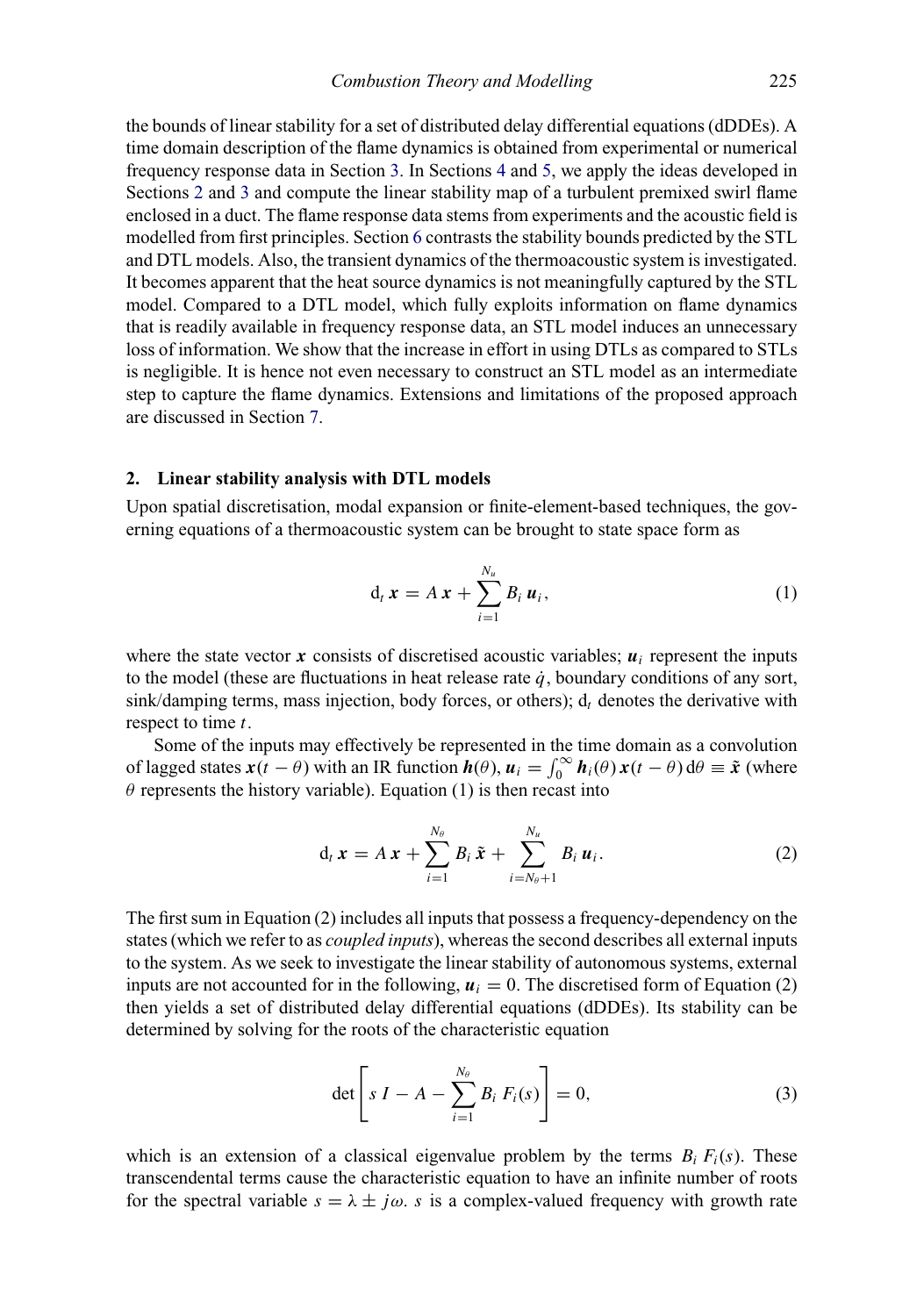λ and frequency of oscillation  $ω$ .  $F_i(s)$  hence correspond to the transfer functions of the coupled inputs. This unification of time and frequency domain perspectives is appealing.

In a single mode approximation, the linear stability bound of Equation (3) can be solved analytically by setting the growth rate  $\lambda = 0$ , and thus  $s = \pm j\omega$  [\[17\]](#page-13-4). This is useful for obtaining a quick estimate of the stability behaviour. A more realistic multi-modal analysis requires the discretised version of  $x(t - \theta) \equiv x_{\theta}$  to be included as additional states in the state vector *x*. The dynamics of  $x_{\theta}$  needs to be expressed by an evolution equation,

$$
d_t x_\theta = A_\theta x_\theta, \tag{4}
$$

so that the entire system becomes

$$
d_t \begin{bmatrix} x \\ x_\theta \end{bmatrix} = \underbrace{\begin{bmatrix} A & B \\ B_\theta & A_\theta \end{bmatrix}}_{\Lambda} \begin{bmatrix} x \\ x_\theta \end{bmatrix}.
$$
 (5)

The system of dDDEs, Equation (2), is thus transformed into a system of autonomous ODEs, Equation (5), and stability is assessed by a classical eigenvalue analysis of the overall system operator  $\Lambda$ . The dynamics governing the lagged states  $x_{\theta}$ , Equation (4), is given by an advection equation,

$$
\mathrm{d}_t\,\boldsymbol{x}_{\theta}=-c_{\theta}\,\mathrm{d}_{\theta}\,\boldsymbol{x}_{\theta},\qquad(6)
$$

where information is propagated along a characteristic in history  $\theta$  at a rate  $c_{\theta}$ ;  $\mathbf{x}_{\theta}$  stands for a set of physically meaningful states that can be directly related to the acoustic variables causing the responses of the coupled inputs. This, in combination with impulse response (IR) functions describing the dynamics of the coupled inputs, will make it possible to investigate stability without sacrificing insight into the transient dynamics.

In the following section, we will lay out how to compute such a DTL from frequency response data. For enhanced transparency of analysis, and to demonstrate the strong points of DTLs in contrast to another well-known model, we focus our analysis on a configuration where a heat source is the only coupled input. It is straightforward to extend the approach to include other coupled inputs, such as boundary impedances, damping models, or others.

# **3. To deduce DTL from frequency response data**

<span id="page-4-0"></span>Heat sources are conveniently represented in terms of a frequency response function (FRF)  $R(\omega)$ , which quantifies the output  $\dot{q}$  relative to the input of acoustic velocity v at frequency of oscillation  $\omega$ ,

$$
R(\omega) = \frac{\dot{q}(\omega)}{v(\omega)}.\tag{7}
$$

FRF data can be obtained from experiments or numerics (at discrete frequencies of oscillation  $\omega_i$ ). FRFs only exist for bounded input bounded output (BIBO) stable systems, as the Fourier transform of the input and output are only defined under these conditions. An FRF thus characterises the response behaviour in the complex-valued frequency space  $s = \lambda + i\omega$  in the cutting plane of zero growth rate  $\lambda = 0$ . For unstable systems, one must resort to FTFs, which are defined in the entire complex-valued frequency space  $s = \lambda + j\omega$ ,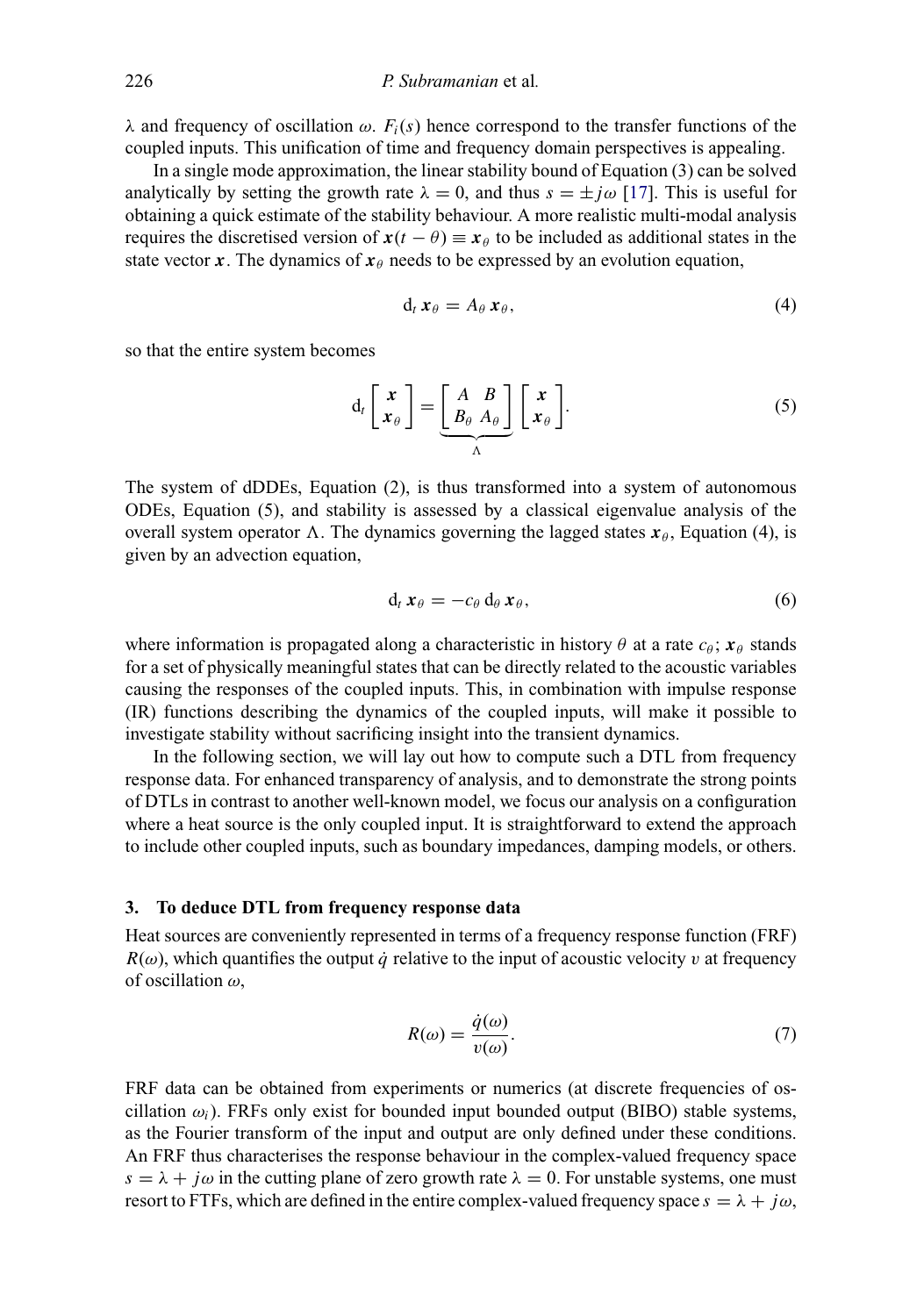and not just for zero growth rate. It is possible to construct the FTF from FRF data by arguments of analytic continuation, which, for example, is necessary when performing a stability analysis of thermoacoustic systems in the frequency domain [\[8\]](#page-13-0).

A DTL is linked to the FRF by a Fourier transform (which is equivalent to a Laplace transform for zero growth rate  $\lambda = 0$ ),

$$
R(\omega) = \int_0^\infty h(t) e^{-j\omega t} dt,
$$
\n(8)

with DTL function  $h(t)$ . Given a set of FRF data, the aim is hence to find the corresponding DTL. The steps to be performed are as follows: (1) fit an analytic function  $\hat{R}(i\omega)$  to the discrete FRF data  $R(\omega_i)$ , and (2) apply the inverse Laplace transform to  $\hat{R}(i\omega)$  to obtain the DTL  $h(t)$ .

There are various conceivable ways to accomplish the first step. In the present study, we employ rational function approximations, where discrete FRF data  $R(\omega_i)$  is approximated by a sum of rational functions [\[18\]](#page-13-5),

$$
\hat{R}(j\omega) = \sum_{k=1}^{N_f} \frac{b_k}{(j\omega - a_k)} + d. \tag{9}
$$

The zeros  $b_k$ , poles  $a_k$  and delay d are estimated in terms of a nonlinear least squares problem using the standard MATLAB® routine rational fit. Besides the low number of parameters to be estimated, the main advantage of using rational functions lies in the ease of computing the inverse Laplace transform,

$$
\mathcal{L}^{-1}\left\{\sum_{k=1}^{N_f}\frac{b_k}{(j\omega-a_k)}+d\right\} = \left(\sum_{k=1}^{N_f}b_k e^{-a_k t}\right) + d\,\delta(t),\tag{10}
$$

with Dirac delta function  $\delta(t)$ . As the approximated FRF data is BIBO stable by definition,  $d = 0$  and  $a_k > 0$   $\forall k$ . The DTL  $h(t)$  is hence a linear combination of decaying exponential functions.

Combining Sections [2](#page-3-0) and [3,](#page-4-0) the tools to perform linear stability analysis using DTLs are laid out. These tools are applied to a test case in the following section.

#### **4. Turbulent premixed swirl burner**

<span id="page-5-0"></span>The test case considered in this study represents a turbulent premixed swirl flame enclosed in a duct, see [Figure 1.](#page-6-0) The governing equations are given by the linearised Euler equations. Assuming homentropic conditions, ideal gas, 1-D acoustics, an acoustically compact heat source and neglecting heat conduction and mean flow (i.e. the Mach number tends to zero), the non-dimensional governing equations for the acoustic field can be written as

$$
\begin{aligned}\n\partial_t v &= -\beta^2 \partial_{\xi} p, \\
\partial_t p &= -\partial_{\xi} v + \zeta p + K \dot{q} d,\n\end{aligned} \tag{11}
$$

with acoustic velocity  $v(\xi, t)$  and pressure  $p(\xi, t)$ , spatial coordinate  $\xi$ , compact heat source location  $ξ<sub>f</sub>$  and partial derivative operator  $∂$  with respect to time t and space  $ξ$ , respectively.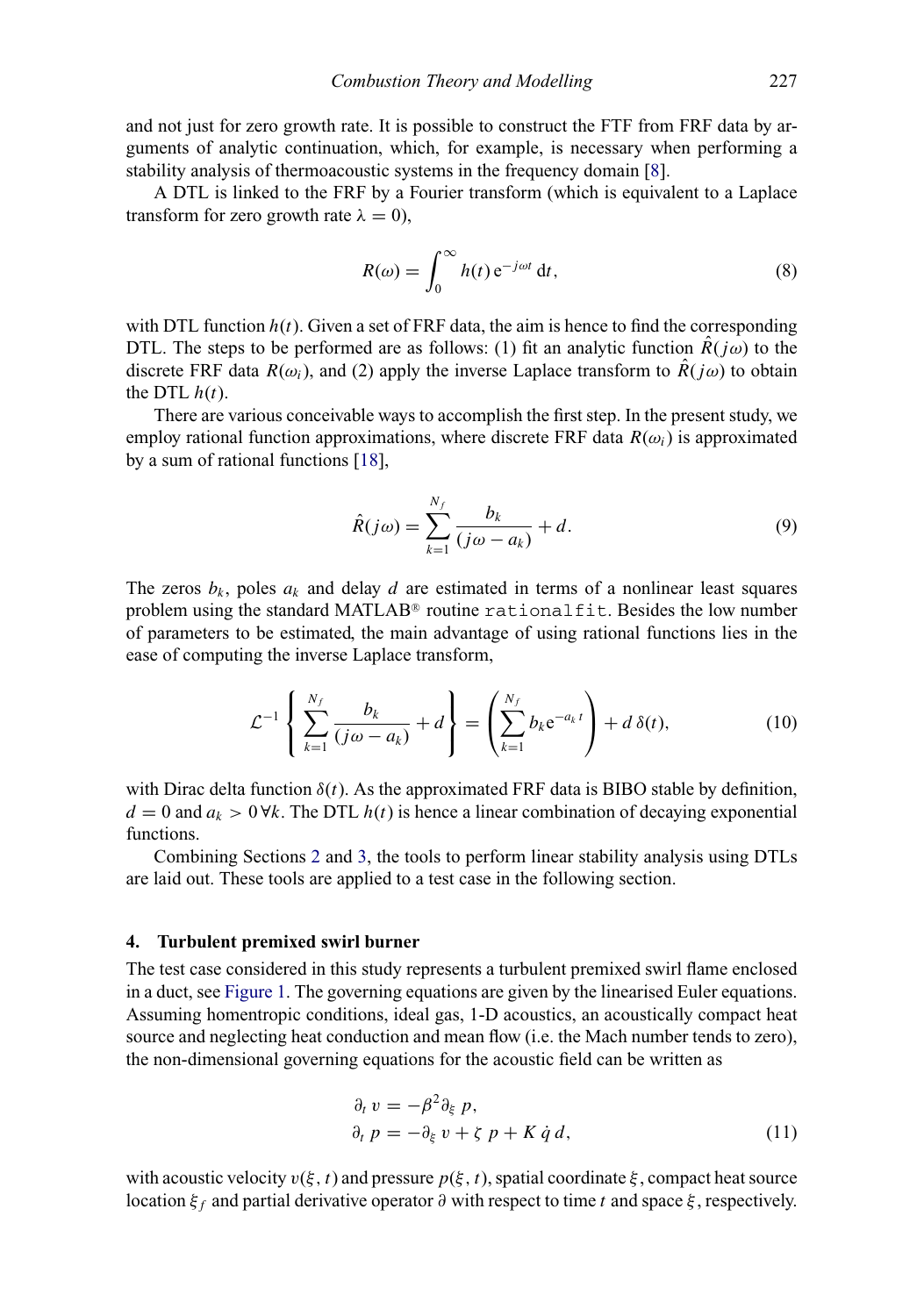<span id="page-6-0"></span>

Figure 1. Schematic setup of ducts enclosing turbulent premixed swirl flame unit (Reproduced by permission of Chong et al. [\[25\]](#page-13-6)). (Colour online.)

The distribution  $d(\xi)$  governing the heat addition to the acoustic field is hence given as a Dirac delta function located at  $\xi = \xi_f$ . A constant damping coefficient  $\zeta = -0.025$  accounts for end losses and acoustic boundary layer dissipation. Both duct ends are assumed to be acoustically open,  $p(\xi = 0, t) = p(\xi = 1, t) = 0$ . The scales of non-dimensionalisation are duct length  $L = 1$  m, speed of sound  $c = 347$  m s<sup>-1</sup>, temperature  $T = 300$  K (both c and T estimated in the cold section of the duct) and acoustic timescale  $T_a = L/c$  for space, velocity, temperature and time, respectively;  $\beta$  represents the distribution of the speed of sound through the duct. It depends on the ratio of temperatures in the hot and cold sections of the duct, which – unless otherwise mentioned – is given as  $\Delta_T = 4$ . The relation between density  $\rho$  and speed of sound c in the hot section of the duct follows from the ideal gas law at constant mean pressure. The strength of the heat source is regulated by the scalar K. We fix all other parameters and consider the linear stability bound for the simultaneous variation of K and  $\xi_f$ .

The dynamics of the turbulent swirl burner in the frequency and time domains is incorporated from experimental FRF data acquired by Komarek and Polifke [\[16\]](#page-13-3), supplemented with the condition that the FRF should approach values of unity gain and zero phase in the limit of zero frequency [\[19\]](#page-13-7). The rational polynomial approximation shown in Section [3](#page-4-0) is applied to obtain an analytical expression of the FRF. The plots of gain and phase in [Figures 2\(](#page-7-1)*a*) and [2\(](#page-7-1)*b*) show that the rational polynomial of order  $N_f = 12$  fits the experimentally measured data accurately. Figure  $2(c)$  depicts the DTL function obtained from the inverse Laplace transform of this rational polynomial approximation. As the DTL is expressed as a sum of decaying exponential functions (see Equation 10), it is an infinite IR function and its response to an impulse is infinitely long (in theory). However, the response is negligible for lagged times  $\theta > 4$  (not shown). The DTL has therefore been trimmed to a finite IR function with non-zero values for  $\theta \in [0, 4]$ .

An experimentally measured FRF is only valid over the range of frequencies employed in its determination. In this paper, we ensure that the conclusions drawn are valid by restricting the dominant eigenfrequencies occurring in the stability analysis to lie within the range of frequencies investigated experimentally.

It is interesting to point out that although the flame is acoustically compact (i.e. its spatial extent  $L$  is much smaller than an acoustic wavelength), it is not convectively compact, since  $L$  is comparable to a convective length scale. As the time lags result from convective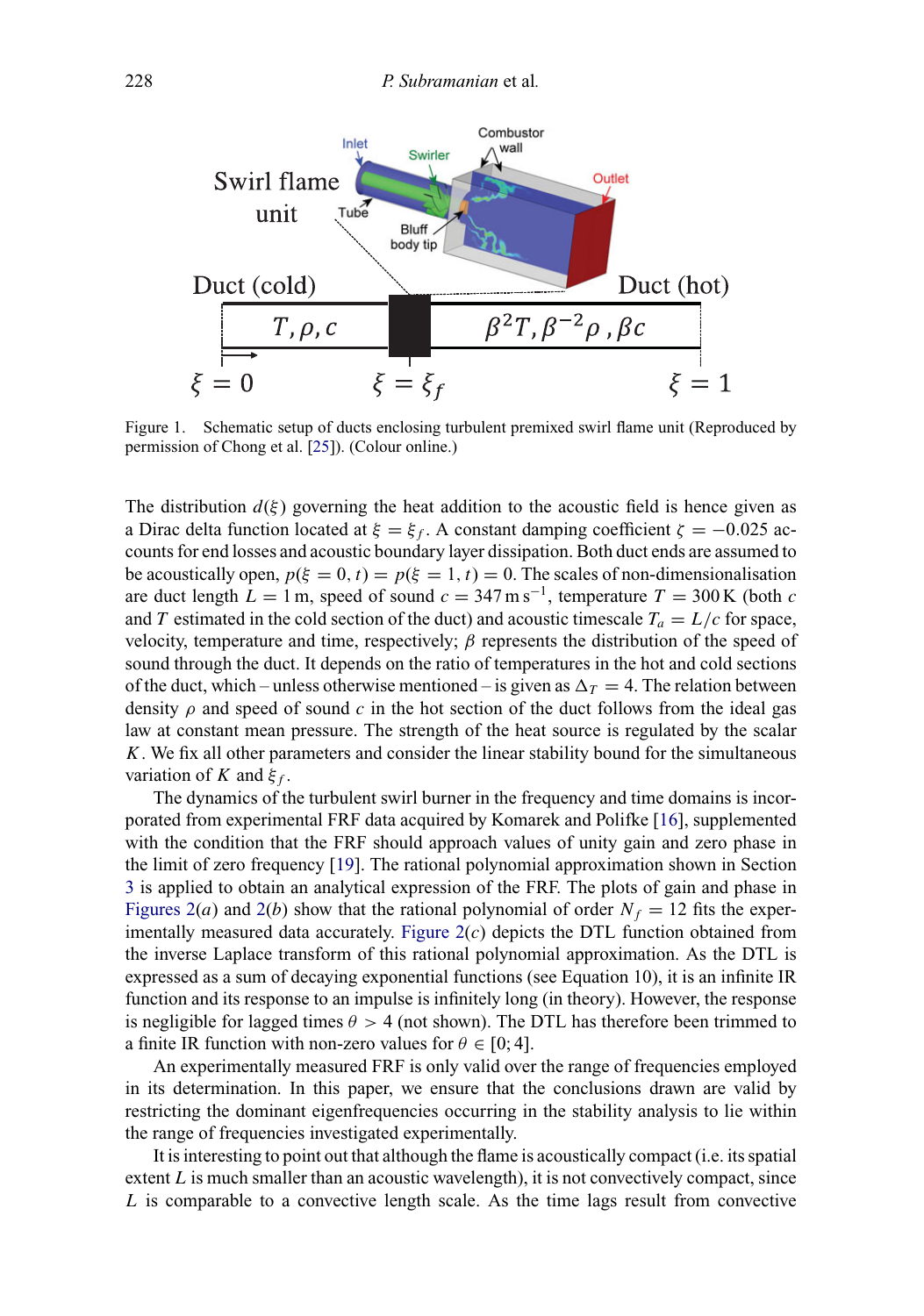<span id="page-7-1"></span>

Figure 2. Gain (a) and phase (b) of the experimentally measured FRF data  $(\Box)$  and rational fit function  $($ —− $)$ . (c) Corresponding DTL (grey-shaded) and STL model ( $\blacksquare$ ). It is visible from (a) that *n* is taken as the gain at the dominant frequency of oscillation  $\omega_i$ .

processes, the flame is distributed in time (and therefore a DTL model is needed), but nevertheless the flame is compact in space. Point-wise coupling with the acoustic field (as done in the present analysis) is therefore a good approximation in this situation.

# **5. Stability analysis with the DTL model**

<span id="page-7-0"></span>To perform the linear stability analysis as described in Section [2,](#page-3-0) the governing equations (11) are converted to state space form as in Equation (2). The acoustic variables are discretised in space using  $N_a = 201$  points and the partial differentials in Equation (11) are approximated by second-order central differences. The boundary conditions for  $v$  are implemented by locally one-dimensional inviscid (LODI) relations [\[20\]](#page-13-8). Those for  $p = 0$ are implicitly taken into account by omitting the boundary nodes in the discretised state vector, see Equation (12) below. To avoid numerical dissipation, the jump in the speed of sound at  $\xi_f$  is smoothed over 5% of the duct length, which is achieved by a discrete normal cumulative distribution function in  $\beta$ . Consequently, the heat addition to the acoustic field is smoothed in the same manner by a discrete normal probability density function in  $d$ . Both discrete distributions  $d^d$  and  $\beta^d$  are explicitly given in Equations (A6) and (A7) in Appendix [A.](#page-13-9)

We consider a volumetric compact heat source and therefore consider  $\dot{q}$  to depend only on lagged velocity fluctuations at  $\xi_f$ ,  $\dot{q} = \int_0^\infty h(\theta)v_f(t - \theta) d\theta$ . The lagged states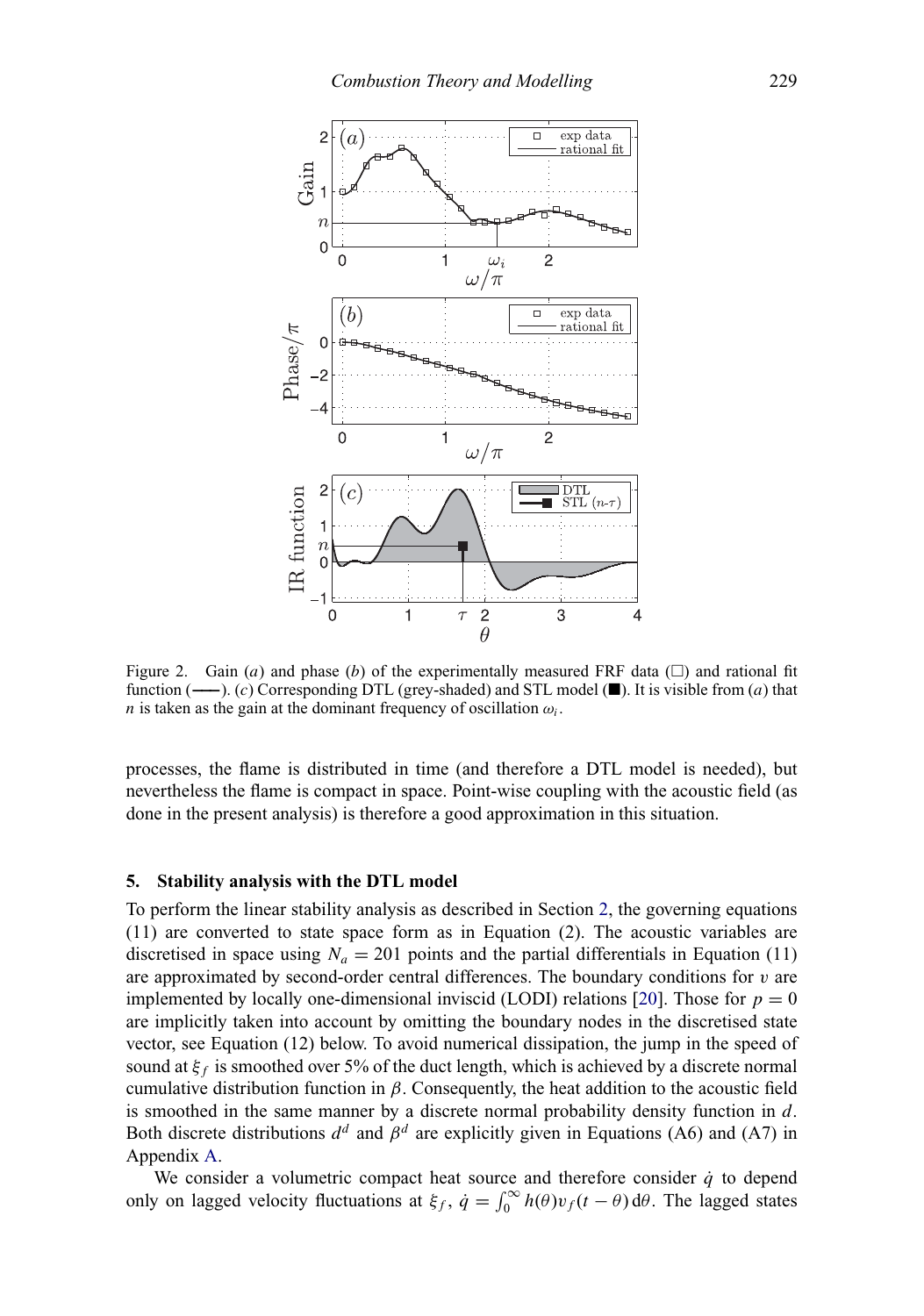<span id="page-8-1"></span>

Figure 3. Linear stability map in  $(\xi_f, K)$ -space, with coloured shading indicating cycle increment  $\Gamma$ . (a) Analysis with the DTL model:  $\Gamma$  and stability bound (—) from time domain analysis and stability bound (grey curve) from network analysis in the frequency domain for validation. (b) Analysis with the STL model in the time domain:  $\Gamma$  and stability bound for n known at  $\omega$  (--),  $\pm 1.1\omega$  (---),  $\pm 1.2\omega$  $(\cdots)$ . (Colour online.)

hence represent lagged values of acoustic velocity at the position of the flame.  $v_f(t - \theta)$ is discretised in  $\theta$  using  $N_\theta = 50$  points per  $\theta = 1$ , such that the equation governing the dynamics of  $x_{\theta}$ , Equation (6), is solved by a second-order central finite difference scheme. The resulting discretised state vector becomes

$$
\begin{bmatrix} x \\ x_{\theta} \end{bmatrix} = \begin{bmatrix} [v_1, \ldots, v_{N_a}, p_2, \ldots, p_{N_a} - 1]^T \\ [v_f(t - \theta_1), v_f(t - \theta_2), \ldots, v_f(t - \theta_{N_{\theta}})]^T \end{bmatrix}.
$$
 (12)

The corresponding discretised operators are shown in Appendix [A,](#page-13-9) and the corresponding linear stability map is depicted in Figure  $3(a)$ . The stability bound obtained from a frequency domain network analysis of the same configuration is overlaid for validation (grey line). Agreement is very good, apart from slight deviations for  $\xi_f > 0.65$ . These stem from neglecting the DTL coefficients for  $\theta > 4$ . The stability map indicates that there are two flame positions which are particularly stable ( $\xi_f = 0.35$  and 0.6). The most unstable region is  $\xi_f < 0.2$ , which can also be seen from the red regions in [Figure 3\(](#page-8-1)*a*) indicating large cycle increments  $\Gamma = \exp(2\pi (\lambda/\omega)) - 1$ , i.e. large relative growth per cycle of oscillation.

Any stability prediction relies on the quality of the models used. In the present study, the description of  $\dot{q}$  stems from experimental data and is realistic. For the acoustic field, we have chosen to use a simple (less realistic) model for ease of illustration, and neglect mean flow and the area jump in the duct. For the same reason, we have chosen to use fully reflective boundary conditions on both sides of the duct, which precludes the possibility of direct comparison to experimental stability measurements. The calculations shown here can hence be improved by using a better acoustic model and experimentally determined boundary conditions, on which we further elaborate in Section [7.](#page-11-0) However, none of the assumptions made alter the validity of the proposed method and its major conclusions. In the following section, we address the shortcomings of an STL model.

# **6. Comparison of DTL and STL predictions**

<span id="page-8-0"></span>In this section, we construct and investigate an STL model for the above test case and contrast the stability predictions and flame dynamics obtained to those predicted by the DTL model. The coarse-grained slope of phase depicted in Figure  $2(b)$  is used to estimate the time lag as  $\tau = 1.71$ . The interaction index *n* is determined on a case-to-case basis as the gain of the FRF (see [Figure 2\(](#page-7-1)*a*) at a given frequency of oscillation  $\omega$ ).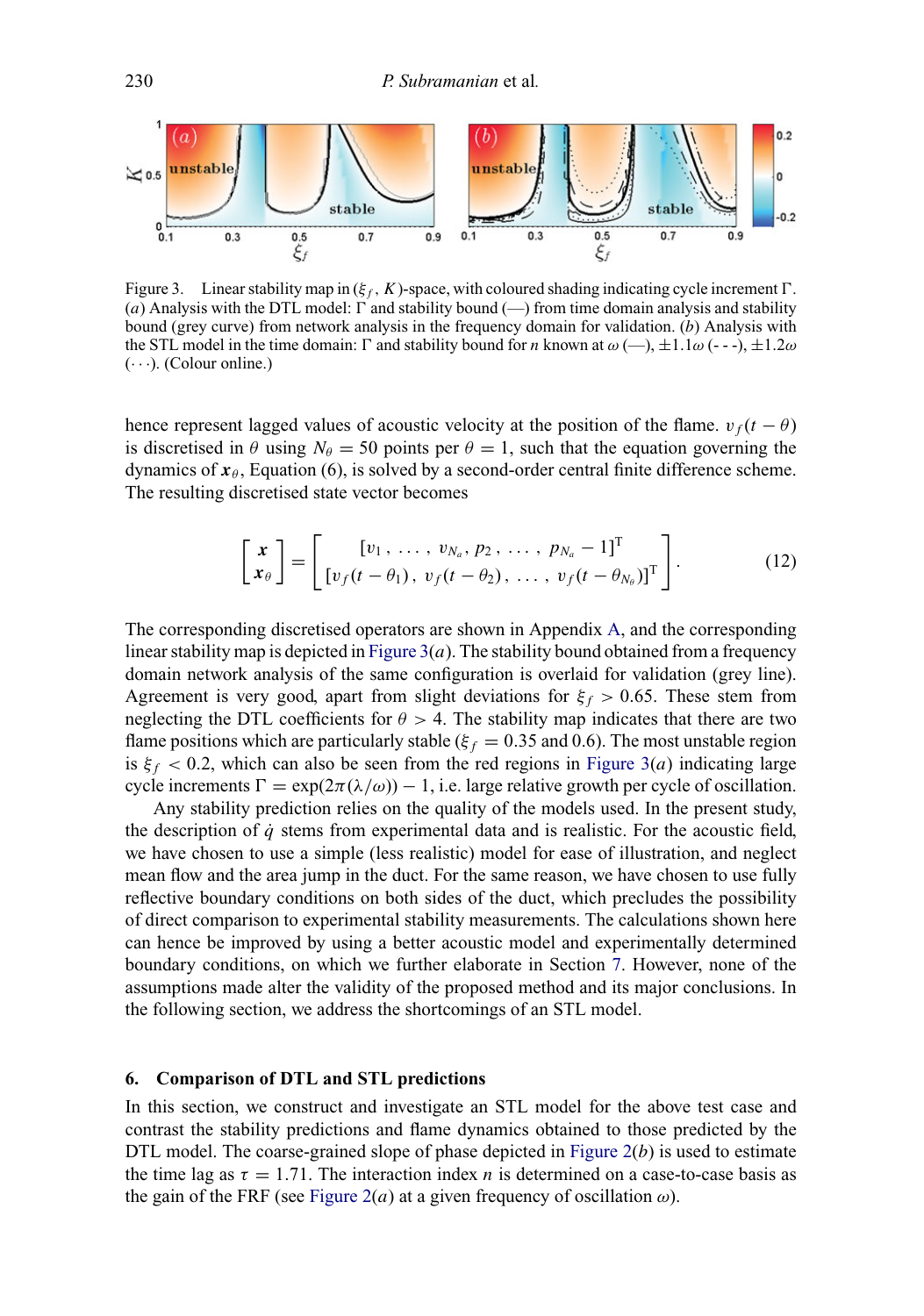#### **6.1.** *Linear stability bounds*

STL models yield accurate quantitative stability predictions if the gain  $n$  and absolute time lag  $\tau$  are known at the dominant frequency of oscillation  $\omega_i$  [\[8\]](#page-13-0). This is corroborated in the present study for a realistic heat source by comparing the stability bounds (full thick black lines) and cycle increments  $\Gamma$  (coloured shading) obtained from the DTL and STL in [Figures 3\(](#page-8-1)a) and [3\(](#page-8-1)b), respectively. Despite slight deviations for  $\xi_f > 0.65$ , overall agreement is good. As above, the deviations stem from the truncation of the DTL for  $\theta > 4$ .

As n is obtained separately for each operating point in parameter space ( $\xi_f$ , K), computing the stability map in Figure  $3(b)$  necessitates *a priori* precise knowledge of  $\omega_i$  at each operating point. This is of limited practical use, since in general  $\omega_i$  is estimated to lie around an anticipated or expected frequency of oscillation. In Figure  $3(b)$ , we plot the stability bounds obtained from the STL model with *n* taken as the gain at  $\omega_i \pm 10\%$  (---) and  $\pm 20\%$  ( $\cdots$ ), respectively. These deviations in frequency reflect the uncertainty in estimating  $\omega_i$ . It is evident that stability is over- and under-estimated for different  $\xi$ . Therefore, changes in stability predictions do not follow a trend with uncertainity in estimating  $\omega_i$ . Linear stability bounds as computed using an STL model are hence unreliable unless the exact frequency of oscillation is not known *a priori*.

On the other hand, computing reliable stability bounds by representing the flame dynamics in terms of a DTL does not require *a priori* estimation of the frequency of oscillation. The frequency of the instability is determined as part of the analysis. We hence advocate the direct use of a DTL to perform linear stability analysis in the time domain, avoiding the need to construct an STL model.

#### **6.2.** *Transient flame dynamics*

The question now arises of why STL models perform unreliably when used in linear stability analysis. It may be obvious from a frequency domain perspective that it is a poor assumption to set a uniform value of gain for the response of a heat source over the entire frequency spectrum. In the following, we pursue this same argument from a time domain perspective, and argue that a flame model can only produce reliable stability predictions if it is a good representation of the flame dynamics.

A full-spectrum DTL is a good representation of the flame dynamics, as it exhibits physical insight into the flame dynamics [\[15,](#page-13-2)[16\]](#page-13-3). The shape of the DTL can be attributed to characteristic timescales, which arise from competing physical mechanisms of flame response. For the turbulent premixed swirl flame used in the present study, the overall flame response is the superposition of two responses occurring in parallel. Due to the effect of the swirler (see [Figure 1\)](#page-6-0), the axial acoustic wave, by which the swirl flame is excited, is partially transformed into a convective perturbation of circulation. Both the axial convective perturbation and the perturbation of circulation cause a flame response, each of which is characterised by a separate DTL (not shown here, see figure 9 of [\[16\]](#page-13-3)). The resulting DTL depicted in Figure  $2(c)$  is a superposition of these DTLs.

For details of the response mechanisms of turbulent premixed swirl flames deduced from DTLs, the interested reader is referred to [\[16\]](#page-13-3). In the following, we will only briefly summarise some features of the flame response that can be directly inferred from the experimentally measured DTL used in the present study.

The DTL subject to axial excitation exhibits a dominant peak at lag time  $\theta = \tau$  (see Figure  $2(c)$ ) indicative of a convectively dominated flame response (as observed for laminar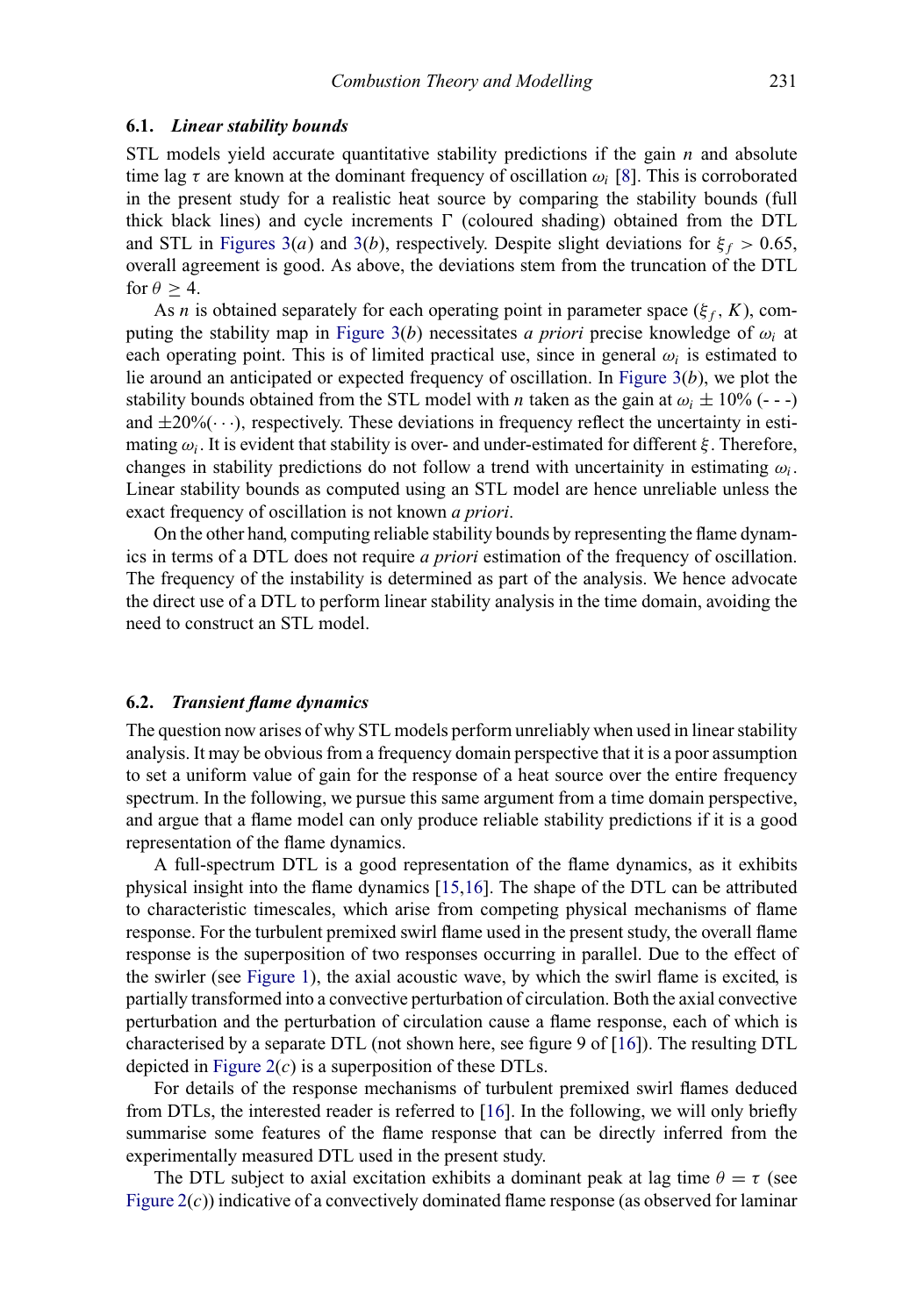<span id="page-10-0"></span>

Figure 4. (a) Time trace of  $v_f(t - \theta)$  weighted by the DTL. The operating point is that of a stable system, initialised at the two most dominant eigenfrequencies of oscillation,  $\omega_1 = 4.11$  and  $\omega_2 = 8.62$ . The integral over  $\theta$  yields  $\dot{q}(t)$ . Other parameters:  $\xi_f = 0.25$ ,  $K = 0.18$ ,  $\Delta_T = 2.25$ . (b) Time trace of normalised acoustic energy <sup>E</sup> for the same case as in (a)): DTL (**−−−**), STL with <sup>n</sup> at  $ω_1$  (− −), STL with *n* at  $ω_2$  (− − − -). (Colour online.)

premixed flames [\[15\]](#page-13-2)). For longer flames, or for slower convective velocities by which the acoustically induced perturbations are convected along the flame surface,  $\tau$  increases and the peak moves to larger lag times  $\theta$ .

The DTL subject to the perturbation of circulation exhibits two peaks of equal magnitude, but opposite in sign (not shown here, see figure 9 of [\[16\]](#page-13-3)). This can be attributed to flame roll-up and to a change in flame angle (and thus  $\dot{q}$ ) due to a temporary increase/decrease in the swirl number caused by the impulsive excitation [\[21\]](#page-13-10). For higher swirl, the two humps move to smaller lag times  $\theta$  due to the decrease in flame length.

The DTL hence contains the full dynamics of the heat source with *all* timescales involved in the flame response (within the measured range). This is visualised in Figure  $4(a)$ , which depicts a time trace of lagged velocities weighted by the DTL, i.e. the integrand  $h(\theta) v_f(t$ θ) of the convolution yielding *q*<sup>2</sup>. The operating point is that of a stable system ( $ξ<sub>f</sub> = 0.25$ ,  $K = 0.18$ ,  $\Delta_T = 2.25$ ), which is initialised by an equally weighted linear combination of the two most dominant thermoacoustic eigenmodes (frequencies of oscillation  $\omega_1 = 4.11$ and  $\omega_2 = 8.62$ ). The flame dynamics involved in the flame response as discussed in the previous paragraph is visible.

In contrast, the entire flame dynamics as depicted by the STL model is lumped into the parameters *n* and  $\tau$ , where  $\tau$  corresponds to only one of the humps in the DTL (see Figure  $2(c)$ ). The STL model is a weighting function fitted to one particular frequency at the operating point. The STL model reaches its limits if the system operates at a state where multiple modes interact.

The latter point becomes visible when plotting the evolution of acoustic energy  $E$ corresponding to the operating point in Figure  $4(a)$  and obtained from the DTL model (see thick full line in Figure  $4(b)$ ). In the same plot are overlaid the evolution of energy as obtained from the STL model for which  $n$  has been determined to match the gain at the first and second eigenfrequencies,  $\omega_1$  (− −) and  $\omega_2$  (− − −), respectively. In both cases, the evolutions diverge for  $t > 3$ . The STL model is hence incapable of representing the flame dynamics if the system does not evolve at a single frequency. If the number of eigenmodes that contribute significantly to the system state is increased further, the chance of the STL model predicting the correct transient behaviour decreases.

A slight change in n and/or  $\tau$  (corresponding to n and/or  $\tau$  being fitted to a different mode) hence leads to a significantly different behaviour. The same holds true for stability analysis, where the stability predictions become unreliable once the parameters *n* and/or  $\tau$ are not known precisely.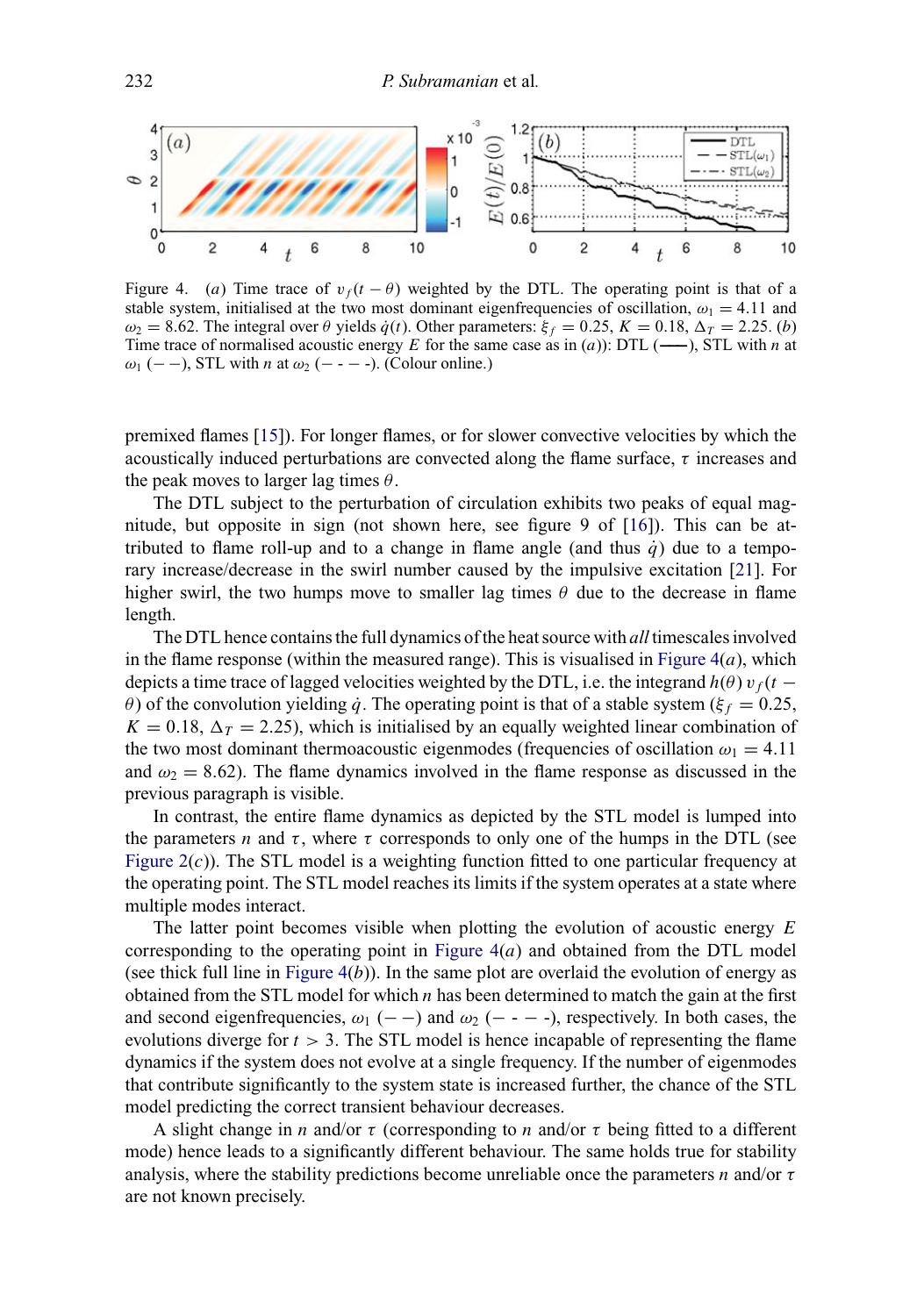#### <span id="page-11-0"></span>**7. Outlook**

This paper outlines how to model a thermoacoustic system in the time domain using distributed time lag (DTL) response functions to incorporate the dynamics of coupled inputs (i.e. system elements that are frequency-dependent on the states). We show how to extract the DTL function from numerical/experimental frequency response data and to use it in a linear stability analysis. In addition to growth/decay rates, this approach enables physical interpretation and understanding of the mechanisms leading to the observed stability behaviour. This is possible with little computational effort by using low-order models that retain the rich dynamical behaviour of the element of interest contained in numerically/experimentally measured FRF data. For ease of illustration, the present analysis is exemplarily conducted for the DTL function of a heat source. However, the approach is definitely not limited to the modelling of combustion dynamics, and can easily be applied to other elements such as boundary conditions or damping models.

By focusing on the DTL function of a heat source, the present study highlights the shortcomings of STL models commonly employed for this element. It is shown that STL models are only adequate for stability analysis if the dominant eigenfrequencies of the entire system are known, thus leading to reliable estimates for the parameters n and  $\tau$ . Knowledge of the eigenfrequencies, however, relies on the prerequisite of already having performed a stability analysis using a DTL model to represent the heat source dynamics. In contrast, a DTL model can be extracted from experimental/numerical FRF data in a straightforward manner. Hence we strongly advocate the use of DTL models in constructing low-order thermoacoustic models. In addition, DTL models inherently reflect *all* timescales of flame response and can be interpreted physically. By representing the full flame dynamics, they can be used for transient analysis, whereas an STL model cannot represent the system dynamics if the latter operates at a point where multiple modes interact.

In the present study, it is not possible to compare the computed stability bounds to experimentally obtained measurements, as we have chosen to use fully reflective boundary condition for ease of illustration. It is clear that simplified boundary conditions have a large impact on the stability bounds (in analogy to an oversimplified heat source model). However, as outlined in Section [2](#page-3-0) (see Equations 1–3), the concepts laid out in this paper on how to incorporate DTL functions in a time domain stability analysis equally apply to experimentally determined boundary conditions. In analogy to determining the DTL function of a heat source from FRF measurements, the same can be done from impedance measurements of a boundary condition. This matter is addressed in a related context in [\[22,](#page-13-11)[23\]](#page-13-12). It is hence a straightforward step to model realistic thermoacoustic setups by loworder models that incorporate the rich dynamics of the system contained in multiple DTL functions.

The present study is limited to the linear regime. From the authors' perspective, an extension to the nonlinear regime of the current approach is not straightforward. Although it is conceivable to construct an amplitude-dependent DTL function (i.e. the rational function approximation would need to be applied to amplitude-dependent describing function measurements and then be parametrised as a function of amplitude), use and implementation of such a DTL function are debatable. One of the main difficulties is the question of reference amplitude. Given a time series that contains a variety of amplitudes, it is not clear how to determine the appropriate reference amplitude, which in turn is required as an additional parameter in the amplitude-dependent DTL function. An amplitude-dependent DTL function could therefore only be used for harmonic stationary signals, and transients could not be resolved. This would deprive the method of the main benefits of a time domain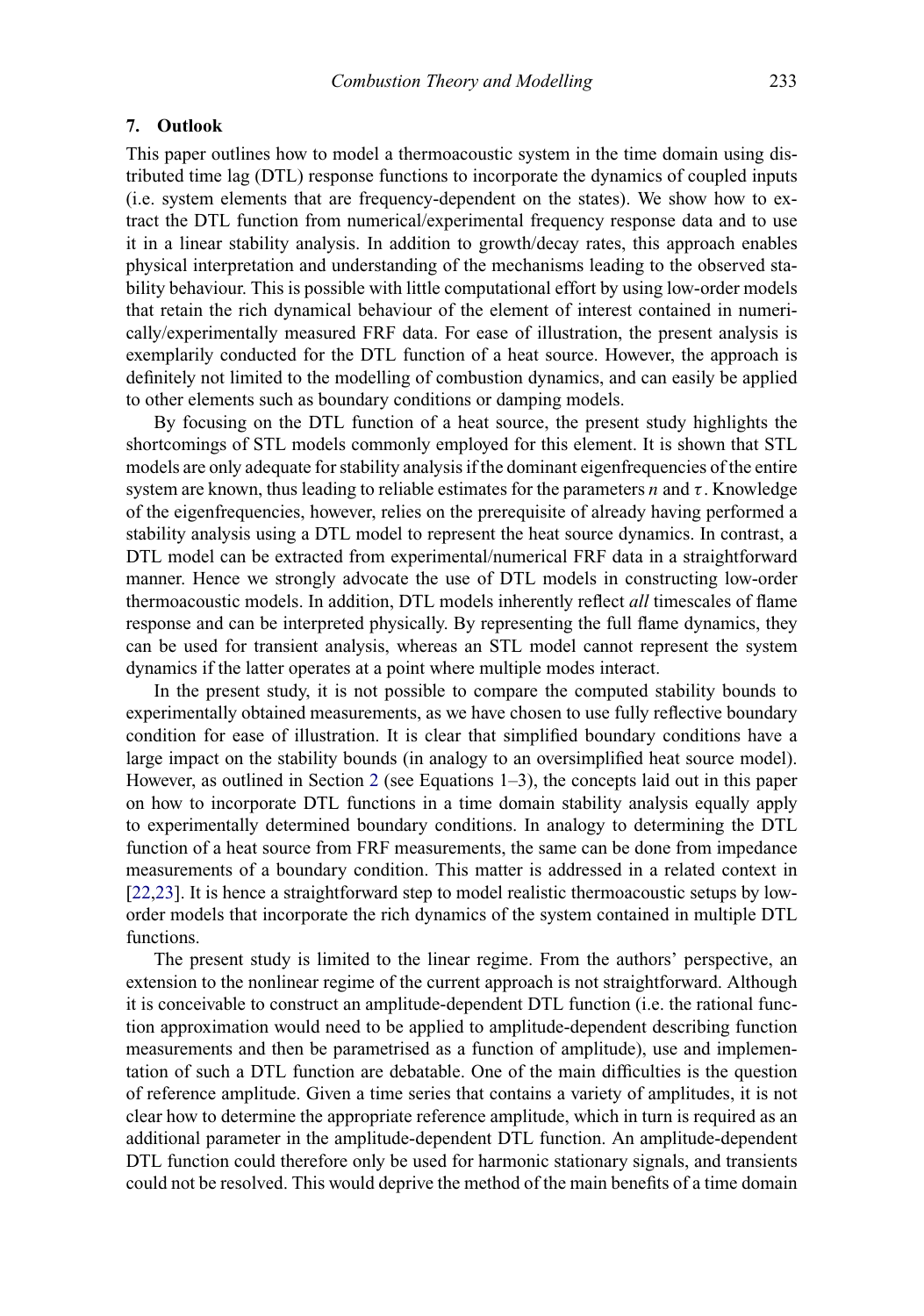approach, and thus would not represent any advantage compared to the describing function framework in the frequency domain. On the other hand, a viable possible extension of DTL functions to the nonlinear regime was proposed by Selimefendigil and Polifke [\[24\]](#page-13-13). They make use of nonlinear models that do not suffer from the above mentioned shortcomings.

As mentioned in Section [1,](#page-1-5) Paschereit and co-workers [\[5,](#page-12-2)[6\]](#page-12-3) have shown how to construct extremely low-order black box time domain models for duct parts and boundary conditions based on the scattering/impedance behaviour of these elements. This approach comes at the expense of the states not being physically interpretable. However, it would be possible to combine the approach of Paschereit *et al*.with the one outlined in the present study, so as to resolve the thermoacoustic elements whose dynamics is of interest, and to combine them with very low-order models for the elements of lesser interest. It is also conceivable to combine these two approaches with elements that are modelled by CFD, or finite-volumeand finite-element-based methods.

#### **Acknowledgements**

Thanks to J. Hoepffner and to L. Tay-Wo-Chong for their kind assistance in preparing some of the figures.

# **Disclosure statement**

The authors have no financial interest in the results of this research project.

#### **Funding**

The authors gratefully acknowledge financial support by the German Research Foundation DFG [project PO 710/12-1] and the Institute for Advanced Study of the Technische Universität München in the framework of a Hans Fischer Senior Fellowship for R.I. Sujith, funded by the German Excellence Initiative.

### **References**

- <span id="page-12-0"></span>[1] S.R. Stow and A.P. Dowling, *Low-order modelling of thermoacoustic limit cycles*, in *Proceedings of ASME TURBO EXPO 2004 Power for Land, Sea and Air*, 14–17 June 2004, Vienna, Austria. Paper No. GT2004-54245.
- [2] T. Sattelmayer and W. Polifke, *Assessments of methods for the computation of the linear stability of combustors*, Combust. Sci. Technol. 175 (2003), pp. 453–476.
- [3] T. Sattelmayer and W. Polifke, *A novel method for the computation of the linear stability of combustors*, Combust. Sci. Technol. 175 (2003), pp. 477–497.
- <span id="page-12-1"></span>[4] B. Schuermans, V. Bellucci, and C. Paschereit, *Thermoacoustic modeling and control of multi burner combustion systems*, in *Proceedings of ASME TURBO EXPO 2003 Power for Land, Sea and Air*, 16–19 June 2003, Atlanta, GA. Paper No. GT2003-38688.
- <span id="page-12-2"></span>[5] C.O. Paschereit, J.P. Moeck, and M.R. Bothien, *State-space modeling of thermoacoustic systems for stability analysis and time domain simulation*, in *Proceedings of the 13th International Congress on Sound and Vibration*, 2–6 July 2006, Vienna, Austria.
- <span id="page-12-3"></span>[6] M. Bothien, J. Moeck, A. Lacarelle, and C. Paschereit, *Time domain modelling and stability analysis of complex thermoacoustic systems*, Proc. Inst. Mech. Engrs, Pt A: J. Power & Energy 221 (2007), pp. 657–668.
- [7] H. Mangesius and W. Polifke, *A discrete-time, state-space approach for modelling non-normal effects in thermoacoustic systems*, Int. J. Spray Combust. Dynam. 3 (2011), pp. 331–350.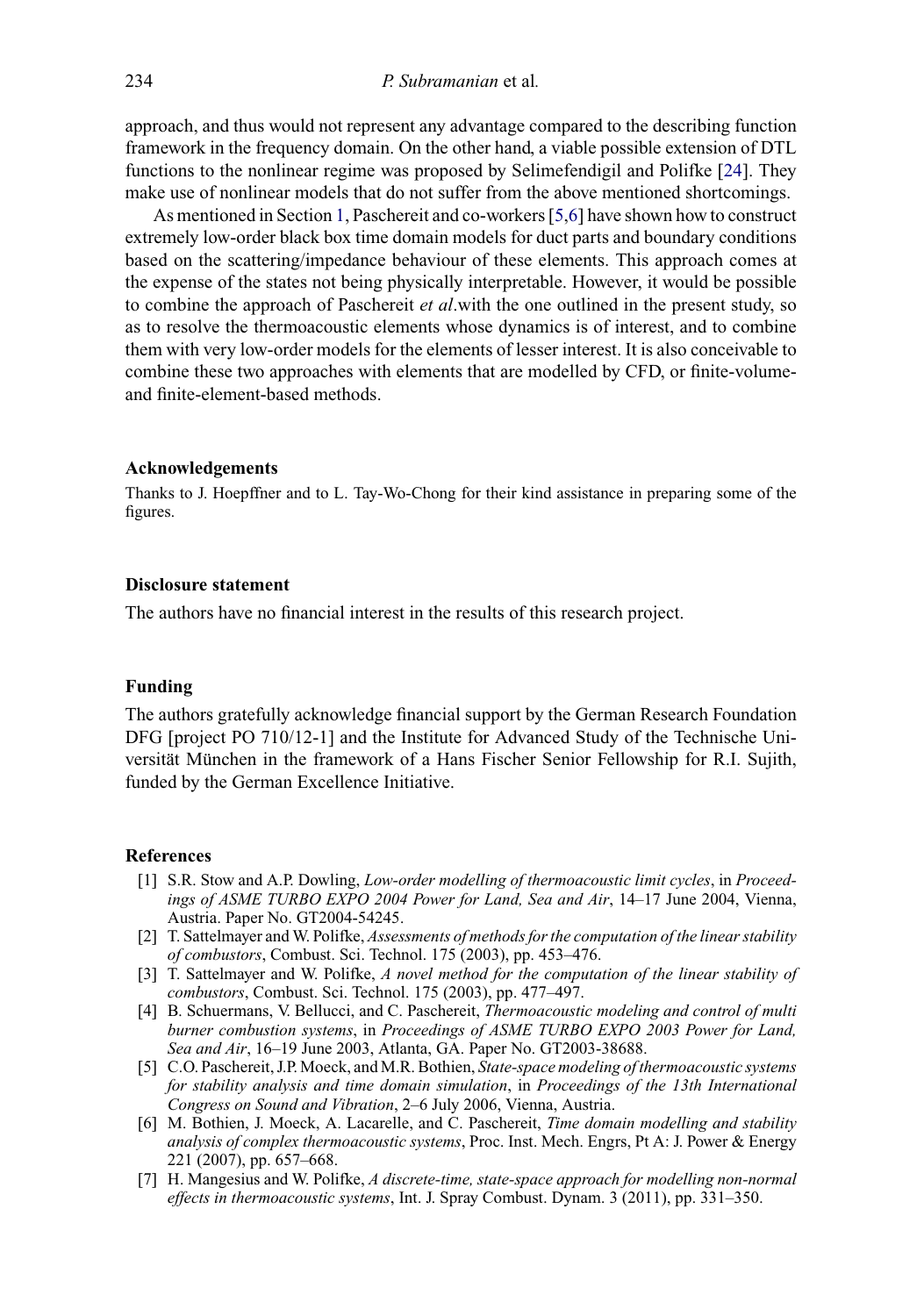- <span id="page-13-0"></span>[8] M. Schmid, R. Blumenthal, M. Schulze, W. Polifke, and T. Sattelmayer, *Quantitative stability analysis using real frequency response data*, J. Engng – Gas Turbines & Power 135 (2013), 121601. Paper No. GTP-13-1240. Available at [http://dx.doi.org/10.1115/1.4025299.](http://dx.doi.org/10.1115/1.4025299)
- <span id="page-13-1"></span>[9] C.S. Goh and A.S. Morgans, *The influence of entropy waves on the thermoacoustic stability of a model combustor*, Combust. Sci. Technol. 185 (2013), pp. 249–268.
- [10] M. Bauerheim, J.F. Parmentier, P. Salas, F. Nicoud, and T. Poinsot, *An analytical model for azimuthal thermoacoustic modes in an annular chamber fed by an annular plenum*, Combust. Flame 161 (2014), pp. 1374–1389.
- [11] M. Heckl and B. Kosztin, *Analysis and control of an unstable mode in a combustor with tuneable end condition*, Int. J. Spray Combust. Dynam. 5 (2013), pp. 243–272.
- [12] G. Campa, M. Cinquepalmi, and S.M. Camporeale, *Influence of nonlinear flame models on sustained thermoacoustic oscillations in gas turbine combustion chambers*, in *Proceedings of ASME TURBO EXPO 2013 Power for Land, Sea and Air*, 3–7 June 2013, San Antonio, TX.
- [13] A. Andreini, B. Facchini, A. Giusti, I. Vitale, and F. Turrini, *Thermoacoustic analysis of a full annular lean burn aero-engine combustor*, in *Proceedings of ASME TURBO EXPO 2013 Power for Land, Sea and Air*, 3–7 June 2013, San Antonio, TX.
- [14] L. Magri and M.P. Juniper, *A theoretical approach for passive control of thermoacoustic oscillations: Application to ducted flames*, J. Engng – Gas Turbines & Power 135 (2013), 091604. Paper No. GTP-13-1197. Available at [http://dx.doi.org/10.1115/1.4024957.](http://dx.doi.org/10.1115/1.4024957)
- <span id="page-13-2"></span>[15] R.S. Blumenthal, P. Subramanian, R.I. Sujith, and W. Polifke, *Novel perspectives on the dynamics of premixed flames*, Combust. Flame 160 (2013), pp. 1215–1224.
- <span id="page-13-3"></span>[16] T. Komarek and W. Polifke, *Impact of swirl fluctuations on the flame response of a perfectly premixed swirl burner*, J. Engng – Gas Turbines & Power 132 (2010), 061503. Available at [http://dx.doi.org/10.1115/1.4000127.](http://dx.doi.org/10.1115/1.4000127)
- <span id="page-13-4"></span>[17] P. Subramanian, R. Sujith, and P. Wahi, *Subcritical bifurcation and bistability in thermoacoustic systems*, J. Fluid Mech. 715 (2013), pp. 210–238.
- <span id="page-13-5"></span>[18] B. Gustavsen and A. Semlyen, *Rational approximation of frequency domain responses by vector fitting*, IEEE Trans. Power Delivery 14 (1999), pp. 1052–1061.
- <span id="page-13-7"></span>[19] W. Polifke and C. Lawn, *On the low-frequency limit of flame transfer functions*, Combust. Flame 151 (2007), pp. 437–451.
- <span id="page-13-8"></span>[20] T. Poinsot and D. Veynante, *Theoretical and Numerical Combustion*, 2nd ed., R.T. Edwards, 2005.
- <span id="page-13-10"></span>[21] P. Palies, T. Schuller, D. Durox, L.Y.M. Gicquel, and S. Candel, *Acoustically perturbed turbulent premixed swirling flames*, Phys. Fluids 23 (2011), 037101. Available at [http://dx.doi.org/10.1063/1.3553276.](http://dx.doi.org/10.1063/1.3553276)
- <span id="page-13-11"></span>[22] A. Huber, P. Romann, andW. Polifke,*Filter-based time-domain impedance boundary conditions for CFD applications*, in *International Gas Turbine and Aeroengine Congress & Exposition*, June 2008, Berlin, ASME GT2008-51195.
- <span id="page-13-12"></span>[23] R. Kaess, A. Huber, and W. Polifke, *A time-domain impedance boundary condition for compressible turbulent flow*, in *14th AIAA/CEAS Aeroacoustics Conference (29th AIAA Aeroacoustics Conference)*, 2008, Vancouver, AIAA-2008-2921. Available at [http://dx.doi.org/10.2514/6.2008-2921.](http://dx.doi.org/10.2514/6.2008-2921)
- <span id="page-13-13"></span>[24] F. Selimefendigil and W. Polifke, *A frequency domain system model with coupled modes for limit cycle prediction of thermoacoustic systems*, Int. J. Spray Combust. Dynam. 3 (2011), pp. 303–330.
- <span id="page-13-6"></span>[25] L. Tay Wo Chong, S. Bomberg, A. Ulhaq, T. Komarek, and W. Polifke, *Comparative validation study on identification of premixed flame transfer function*, J. Engng – Gas Turbines & Power 134 (2012), 021502. Available at [http://dx.doi.org/10.1115/1.4004183.](http://dx.doi.org/10.1115/1.4004183)

#### **Appendix A.** *Discretised operators and distributions*

<span id="page-13-9"></span>According to Equation (5), the full discretised system operator  $\Lambda$  is given as

$$
\Lambda = \begin{bmatrix} A & B \\ B_{\theta} & A_{\theta} \end{bmatrix} .
$$
 (A1)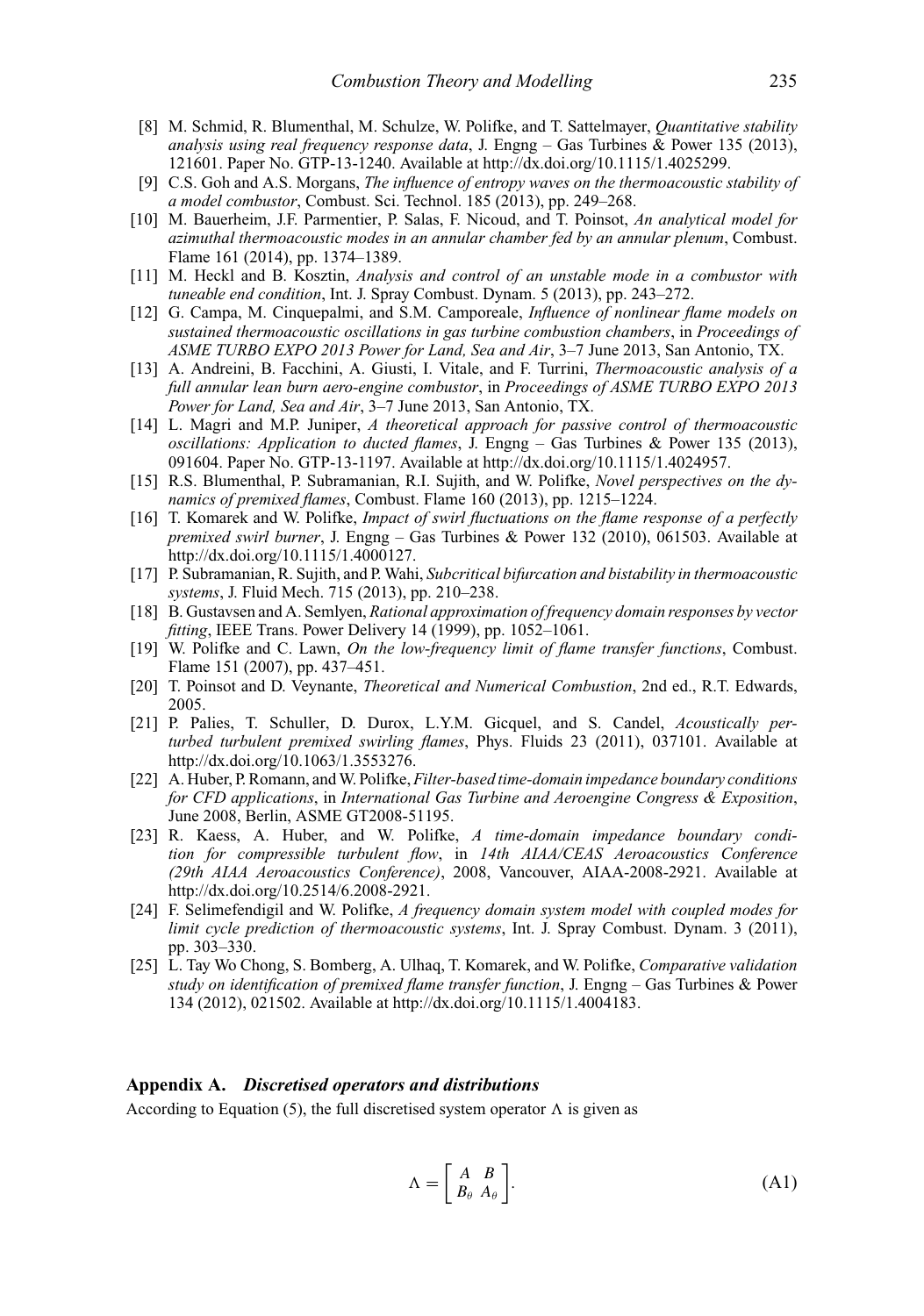Using the schemes as introduced in Section [5](#page-7-0) and discretising the state vector as shown in Equation (12), the discretised operators read

$$
A = \begin{bmatrix} A_{vv} & A_{vp} \\ A_{pv} & A_{pp} \end{bmatrix}, \quad \in \mathbb{R}^{(2N_a - 2) \times (2N_a - 2)},\tag{A2}
$$

$$
B_{ij} = K \Delta \theta \left[ d_i^d \, h_j^d \right], \quad \in \mathbb{R}^{(2N_a - 2) \times N_\theta}, \tag{A3}
$$

$$
B_{\theta,ij} = \frac{-1}{2\Delta\theta} \begin{cases} -1 & \text{for } i = 1 \land j = n_f \\ 0 & \text{otherwise,} \end{cases} \in \mathbb{R}^{N_{\theta} \times (2N_a - 2)},\tag{A4}
$$

$$
A_{\theta} = \frac{-1}{2\Delta\theta} \begin{bmatrix} 0 & 1 & 0 \\ -1 & 0 & 1 \\ & & \ddots & \ddots & \ddots \\ & & & & -1 & 0 & 1 \\ & & & & & -1 & 0 & 1 \\ & & & & & & 1 & -4 & 3 \end{bmatrix}, \in \mathbb{R}^{N_{\theta} \times N_{\theta}},
$$
 (A5)

where  $n_f \Delta \xi = \xi_{f}$  and with discrete IR function  $h^d = [h_1, h_2, \dots, h_{N_\theta}]^T$ . The discrete distributions of heat release rate  $d^d$  and of speed of sound  $\beta^d$  are given as discrete normal probability and cumulative distribution functions,

$$
d_i^d = \begin{cases} 0 & \text{for } i \le N_a \\ \frac{1}{\sigma \sqrt{2\pi}} \exp\left(-\frac{\left(\xi_{i-N_a+1}^d - \xi_f\right)^2}{2\sigma^2}\right) & \text{for } i > N_a, \end{cases} \in \mathbb{R}^{(2N_a - 2) \times 1}, \quad \text{(A6)}
$$

$$
\beta^d = \frac{(\sqrt{\Delta_T} - 1)}{2} \left[ 1 + \text{erf}\left(\frac{\xi^d - \xi_f}{\sqrt{2}\sigma}\right) \right] + 1, \quad \in \mathbb{R}^{N_a \times 1},\tag{A7}
$$

with discretised spatial coordinate  $\xi^d = [\xi_1, \xi_2, \dots, \xi_{N_a}]^T$ . The standard deviation  $\sigma$  is chosen such that at least 99.9% of the changes in distributions occur within  $\xi_f \pm 0.025$ .  $\Delta\theta$  in Equation (A3) results from the numerical approximation of the convolution integral defining  $\dot{q}$ ,

$$
\dot{q} = \int_0^4 h(\theta) \mathbf{x}_{\theta} d\theta \approx \Delta \theta \sum_{k=1}^{N_{\theta}} h_k^d \mathbf{x}_{\theta,k}^d.
$$
 (A8)

The submatrices in A read

$$
A_{vv} = \frac{\text{diag}\left[\beta^d\right]}{2\Delta\xi} \begin{bmatrix} -3 & 4 & -1 & & & \\ & 0 & 0 & 0 & & \\ & & \ddots & \ddots & \ddots & \\ & & & 0 & 0 & 0 \\ & & & & 1 & -4 & 3 \end{bmatrix}, \in \mathbb{R}^{N_a \times N_a}, \quad (A9)
$$